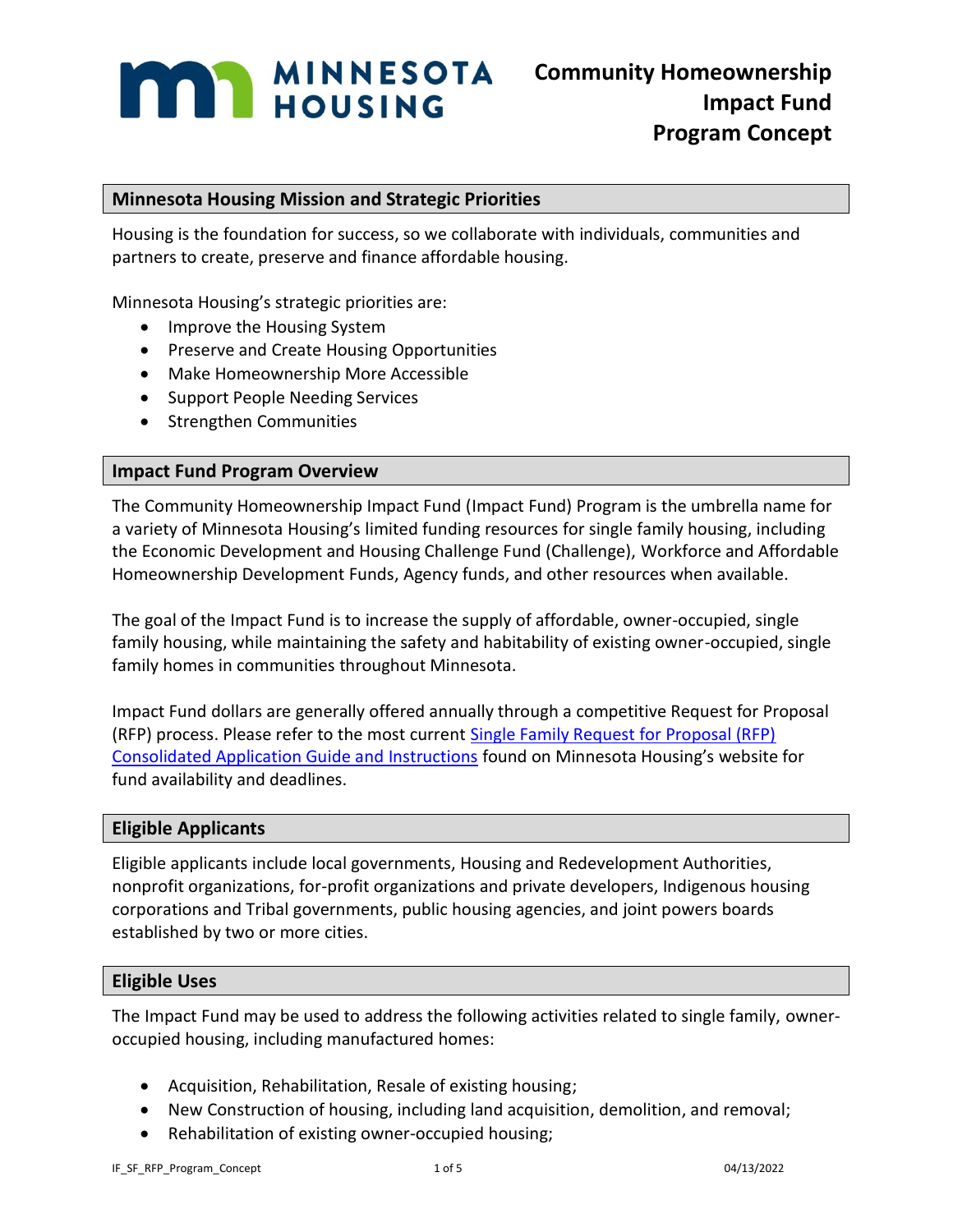- Conversion to owner-occupied housing from another use;
- Reduction of interest rates of Community Fix Up loans;
- Affordability gap (i.e., downpayment and closing cost assistance)
- Value gap (i.e., development gap or the difference between the total development cost and the after improved appraised value of a home);
- Recapitalizing a Tribal Indian Housing Program; and
- Innovative approaches to housing construction or rehabilitation (e.g., construction methods, materials, financing).

All funded projects must result in homes that are:

- Owner-occupied;
- Residential in nature;
- No more than four units with at least one unit occupied by the owner of the structure;
- Occupied by eligible homebuyers or homeowners (se[e program income limits\)](http://www.mnhousing.gov/get/MHFA_1019813); and
- Affordable to the local workforce.

### **Income Limits**

Income limits for eligible activities that receive financing from the Impact Fund cannot exceed 115 percent of the Impact Fund area median income (AMI). [Income limits](http://www.mnhousing.gov/get/MHFA_1019813) are found on Minnesota Housing's website.

### **Type of Funds Available**

#### **A. Interim Loan**

A short-term unsecured loan made to an Administrator to assist with acquiring, demolishing, rehabilitating or constructing owner-occupant homes. Interim loans may not be transferred to eligible homebuyers. An interim loan requires monthly interest payments, quarterly financial reporting and must be repaid as specified under "Repayment Provisions" below.

#### **B. Deferred Loan**

A non-amortizing, zero percent interest loan made to a household or to an Administrator that must be repaid as specified under "Repayment Provisions" below. Deferred loans made to a household are originated and closed by the Administrator then assigned to Minnesota Housing.

### **C. Grant**

A grant to finance value gap (i.e., the difference between the total development cost and the after-improved appraised value of a home) and other eligible activities for which Minnesota Housing may not recapture loans without increasing housing costs beyond affordability to the eligible homebuyer. In deciding whether to award grant funds, Minnesota Housing will consider administrative ease and whether the award will expand and preserve affordable housing opportunities over time.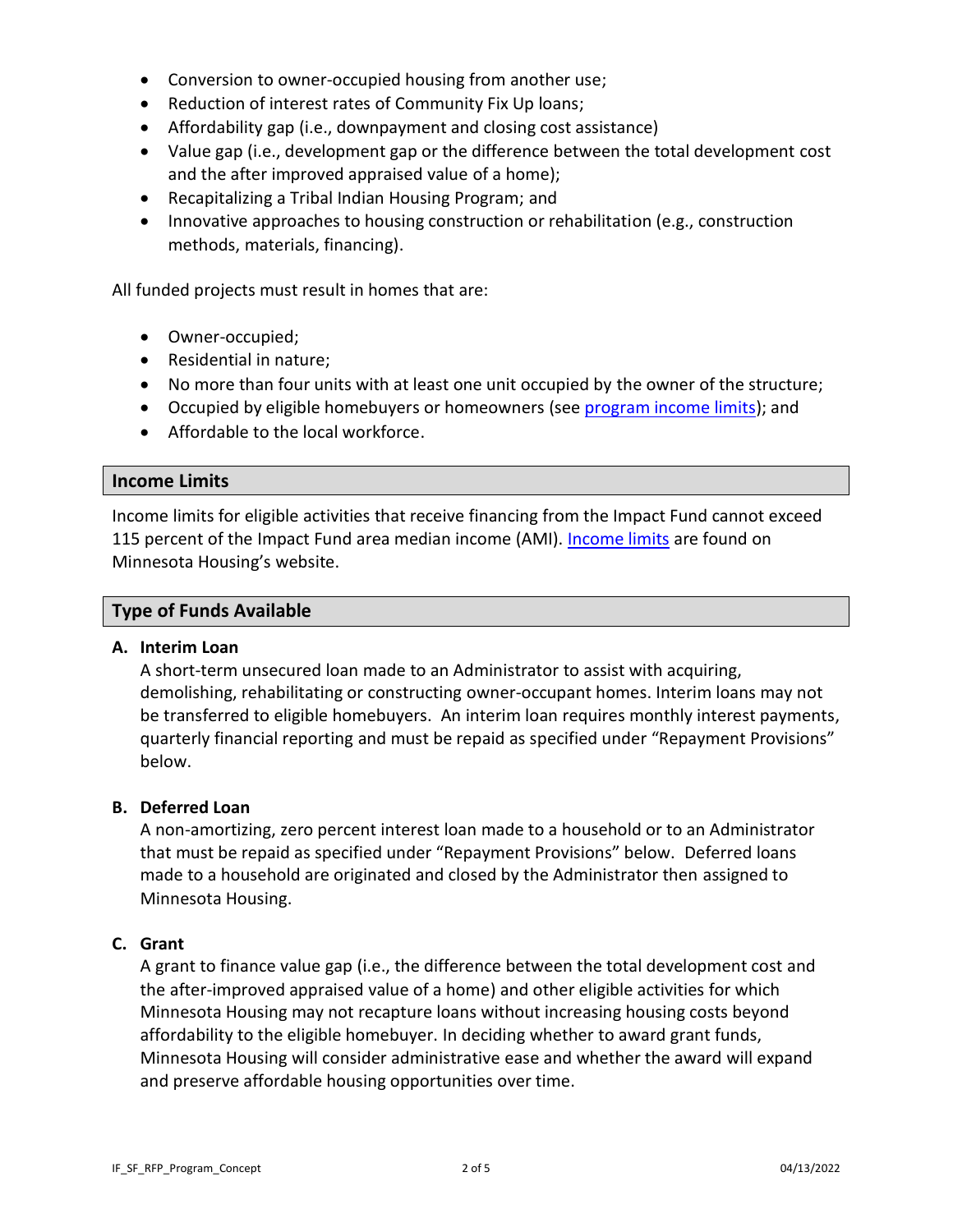# **Funding Terms**

All funded housing activities must result in safe, habitable, affordable single family owneroccupied housing that conforms to the Minnesota State Building code and local codes and regulations. Applicants are encouraged to form working partnerships with one or more entities to achieve the objectives stated in their proposal.

The type, terms and conditions of assistance will vary depending on the needs outlined in each proposal and the availability of funding resources. Generally, if an activity may be addressed through a loan rather than a grant, a loan will be offered.

Awarded projects must be completed within 20 months from the effective date of the contract. Awarded interim loans may have a Repayment/Expenditure Date of up to 26 months; however, the Agency may adjust the loan terms based on a financial feasibility analysis by Agency staff or requirements and conditions of other funding sources. The determination of financial feasibility is based on whether all sources of funding are available and sufficient to cover the total development costs of the housing.

# **Prevailing Wage**

Awards made through the Impact Fund may trigger state prevailing wage requirements under Minn. Stat. § 116J.871. In broad terms, the statute applies to awards that meet the following conditions: (1) new housing construction (not rehabilitation); and (2) a single entity receives from \$200,000 or more of grant proceeds or \$500,000 of loan proceeds from Minnesota Housing under one award. The statute excludes new housing construction in which total financial assistance for a single project site is less than \$100,000. Please note the following statutory provisions that apply to this funding:

- A state agency may provide financial assistance to a person only if the person receiving or benefiting from the financial assistance certifies to the commissioner of labor and industry that laborers and mechanics at the project site during construction, installation, remodeling, and repairs for which the financial assistance was provided will be paid the prevailing wage rate as defined in section 177.42, subdivision 6. Minn. Stat. § 116J.871, subd. 2.
- It is a misdemeanor for a person who has certified that prevailing wages will be paid to laborers and mechanics under subdivision 2 [see above] to subsequently fail to pay the prevailing wage. Each day a violation of this subdivision continues is a separate offense. Minn. Stat. § 116J.871, subd. 3.

In addition, a separate prevailing wage statute, Minn. Stat. § 177.41-.43, may apply if the funds are used for a building that is publicly owned or leased.

# **Visitability**

Visitability designs allow people with mobility impairments to comfortably enter and stay, but not live, in a residence. Visitability requirements apply for all new construction units financed in whole or in part through Minnesota Housing's state appropriated Challenge funds. **Visitability requirements apply to state-appropriated Grant funds for value gap**.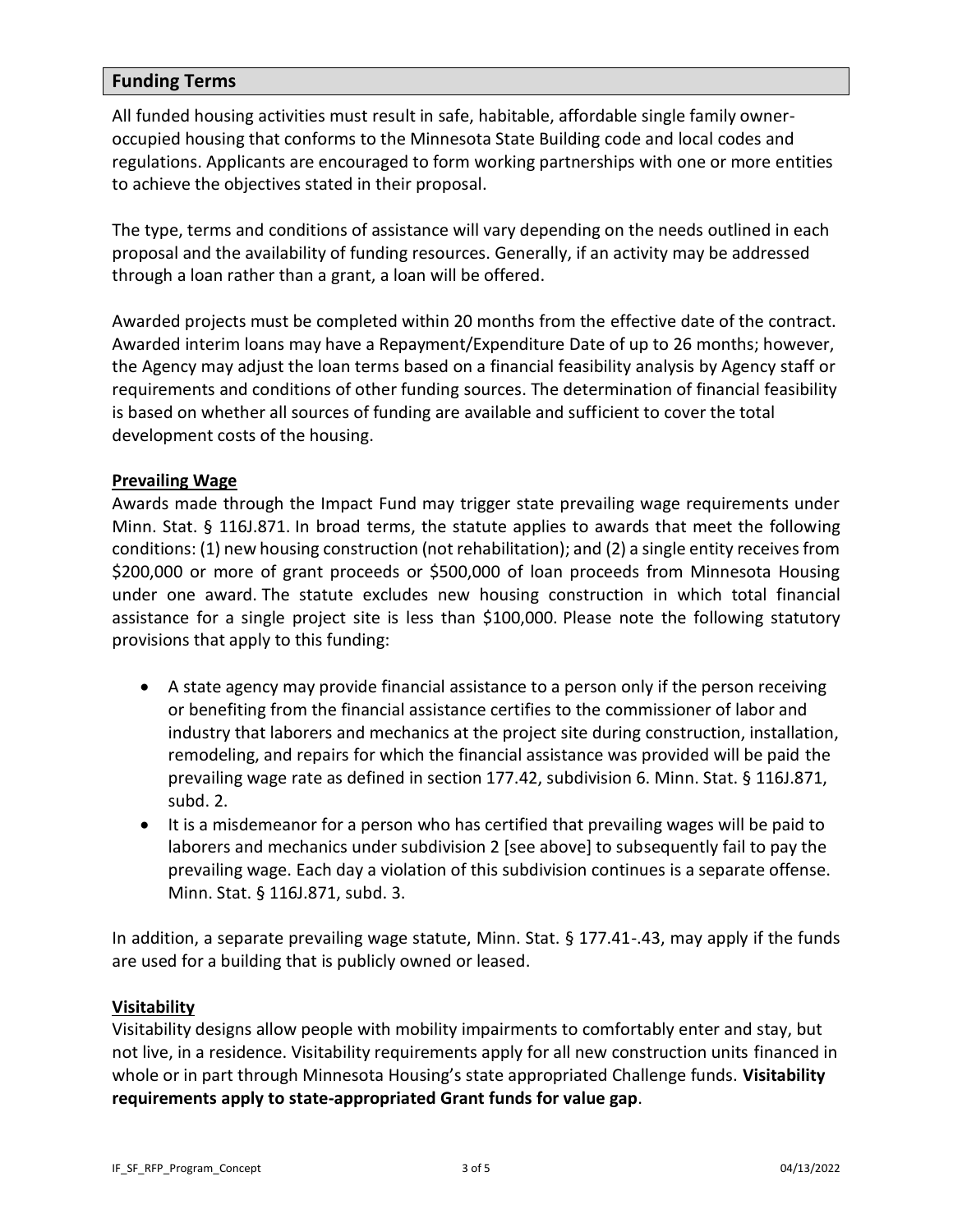The home must include: at least one no-step entrance; 32-inch clear opening doorways throughout the unit, and at least a one-half bathroom on the main level.

Visitability does **not** apply to funding requests made for the following Activities:

- Acquisition, Rehabilitation, Resale,
- Stand-Alone Affordability Gap;
- Owner-Occupied Rehabilitation; or
- Tribal Indian Housing Program.

# **Green Communities Criteria**

All acquisition, rehabilitation, resale activities and new construction are required to adhere to the most current Green Communities Criteria. Current [Green Communities information and](http://www.mnhousing.gov/wcs/Satellite?c=Page&cid=1358906164357&pagename=External%2FPage%2FEXTStandardLayout)  [requirements](http://www.mnhousing.gov/wcs/Satellite?c=Page&cid=1358906164357&pagename=External%2FPage%2FEXTStandardLayout) can be found on Minnesota Housing's website.

**NOTE:** If your organization is awarded funds, administration of the program must comply with all the requirements within the [Community Homeownership Impact Fund Program Procedural](http://www.mnhousing.gov/get/MHFA_1035819)  [Manual.](http://www.mnhousing.gov/get/MHFA_1035819)

# **Repayment Provisions**

Minnesota Housing oversees the use and repayment of all program funds.

**Interim Loans** plus interest, if any, must be repaid when one or more of the following occurs:

- Administrator ceases to use the funds as stated in the application.
- Administrator does not use the funds within the term allowed.
- Administrator does not use funds per the Loan Contract.
- Monthly interest payments.
- At the end of the loan term.

**Deferred Loans to Homebuyers/Homeowners** must be repaid when one or more of the following occurs:

- The borrower ceases to reside in or own the qualified dwelling unit as their principal residence.
- The home is sold, transferred, or otherwise conveyed by the borrower.
- On the date that is 30 years from the date of the loan closing or at the end of the loan term as stated in the Impact Fund mortgage note.

**Deferred Loans to the Administrator** must be repaid per the Deferred Loan Contract.

**Grants** generally do not require repayment.